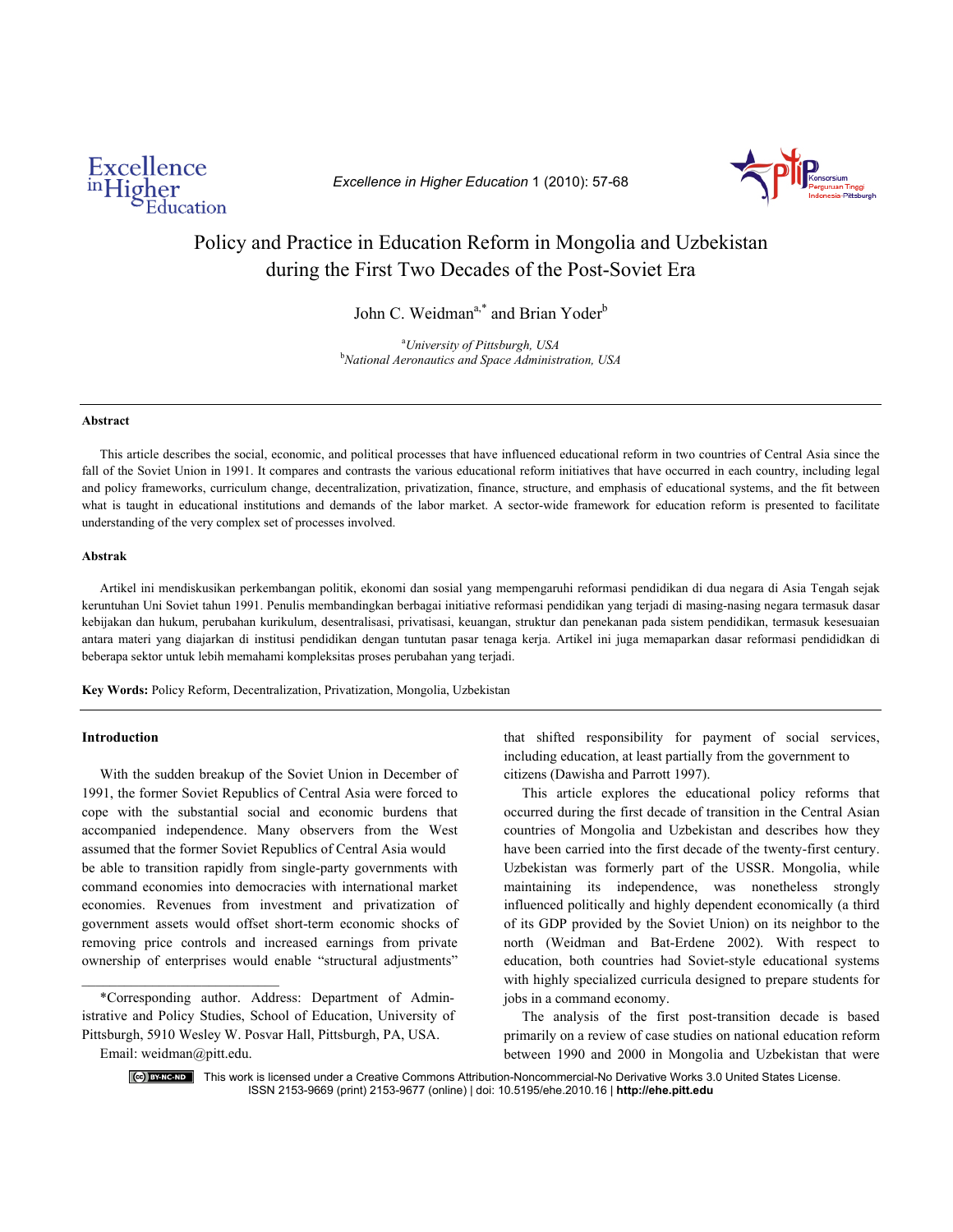prepared as part of Asian Development Bank (ADB) Regional Technical Assistance (RETA) Project No. 5946-REG: Subregional Cooperation in Managing Education Reforms (Batrinchin et al. 2002; Seitkhalilov et al. 2002; ADB 2004). While most information available on post-totalitarian educational transition is based on descriptive case studies of a single country (Polyzoi, Fullan and Anchan 2003), this paper compares and contrasts the experiences in two countries with related historical and political contexts.

 While both countries endorsed values of democracy and market economics in the immediate post-transition years, each has taken a different path, with Mongolia progressing in a democratic, market-oriented direction while Uzbekistan remains centralized and authoritarian with limited progress toward economic reform. It could, in fact, be argued that the education reform process in both countries mirror, to a large extent, the government and economic systems that have developed since 1991.

## **Country Contexts and Transitions**

 Uzbekistan covers a geographical area of 447,400 square kilometers (slightly larger than California), but it has the largest population in Central Asia with almost 28 million people. Uzbekistan is ethnically diverse, with Uzbek (80 percent) the largest group, followed by Russian (5.5 percent), Tajik (5 percent), Kazakh (3 percent), Karakalpak (2.5 percent), Tatar (1.5 percent), and 2.5 percent of other origins. Religiously, Uzbekistan is primarily Muslim (88 percent, mostly Sunni), with Eastern Orthodox (9 percent) the next largest religious group. Uzbekistan is predominantly rural with just over a third (37 percnent) of the population living in urban areas (CIA 2010b).

 Uzbekistan did not exist as a political entity prior to the 1920s when the Soviet Union created the Republic of Uzbekistan from parts of Turkestan, the Bukharan Amirate, and the Khivan Khanate (Dawisha and Parrott 1997). Its one-party, hierarchical political structure and administrative system was similar to those in the other republics of the USSR (Pomfret and Anderson 1997). Despite its efforts in the early 1990s to transition to a marketoriented democracy, Uzbekistan continues under "authoritarian presidential rule, with little power outside the executive branch" (CIA 2010b), and has been very slow in implementing economic reforms.

 Two interpretations of politics in Uzbekistan over the last decade can be found in the literature. One interpretation comes from government sources inside Uzbekistan, principally President Karimov and his "aparat," and presents its authoritarianism as a necessary part of a slow transition from a single-party government and centralized command economy into a liberal democracy and

free market economy (Karimov 1998; Center for Economic Research 1997). According to this line of reasoning, it is necessary to have centrally-controlled and slow political and economic transition in order to prevent economic instability and social conflict, particularly the spread of civil war between ethnic and fanatical religious groups.

 The other interpretation comes from sources outside Uzbekistan, arguing that political elites in Uzbekistan are using the threat of ethnic violence and the spread of civil war to maintain power (Freedom House 2009; Dawisha and Parrott 1997; Peimani 2002). Regardless of the interpretation of recent developments in Uzbekistan, political leaders have resisted implementing a full transition from a single-party political system and government-managed economy.

 Mongolia is about three times the size of Uzbekistan with 1,565,000 square kilometers (slightly smaller than Alaska) but has just 10 percent of the population with 3.1 million people (CIA 2010a). Ethnically, 95 percent of Mongolia's population is Mongol (mostly Khalkha) and 5 percent is Turkic (mostly Kazakh). Religiously, 96 percent of Mongolians are Tibetan Buddhist Lamaists and 4 percnet are Muslim, Shamanist, or Christian). More than half (57 percnet) of Mongolia's population lives in the capital city, Ulaanbaatar (CIA 2010a).

 Mongolia gained independence from China in 1921 with the help of the USSR. From 1921 to 1924 it was a constitutional monarchy until the death of Mongolia's first and only priest-king, the Bogd Khan. In 1924 the Mongolia People's Revolutionary Party (MPRP) assumed power and launched the country on the path of socialism following the Soviet model of development (ADB 1992). While not part of the USSR, Mongolia was closely aligned, both politically and economically, with the USSR providing a third of Mongolia's GDP (Weidman et al. 1997).

 Mongolia has seen a number of democratic political party changes since the breakup of the Soviet Union in 1991. The MPRP won the first democratic election held in 1992. In 1996 the MPRP lost to the Democratic Union Coalition (DUC), which put forward a number of key reforms to modernize the economy and further democratize the political system. The DUC lost to the MPRP in 2000. The MPRP continued many of the reforms of the DUC, continuing the focus on issues of social welfare (CIA 2010a). However, it also pulled back on efforts to decentralize government services.

 Prior to the break-up of the Soviet Union education, health services and social support services were provided free of charge by the state in both Mongolia and Uzbekistan. A combination of cuts in social spending from the Soviet Union to the Soviet Republics and Mongolia in the late 1980s to early 1990s, hyperinflation during the mid-1990s, and reduced economic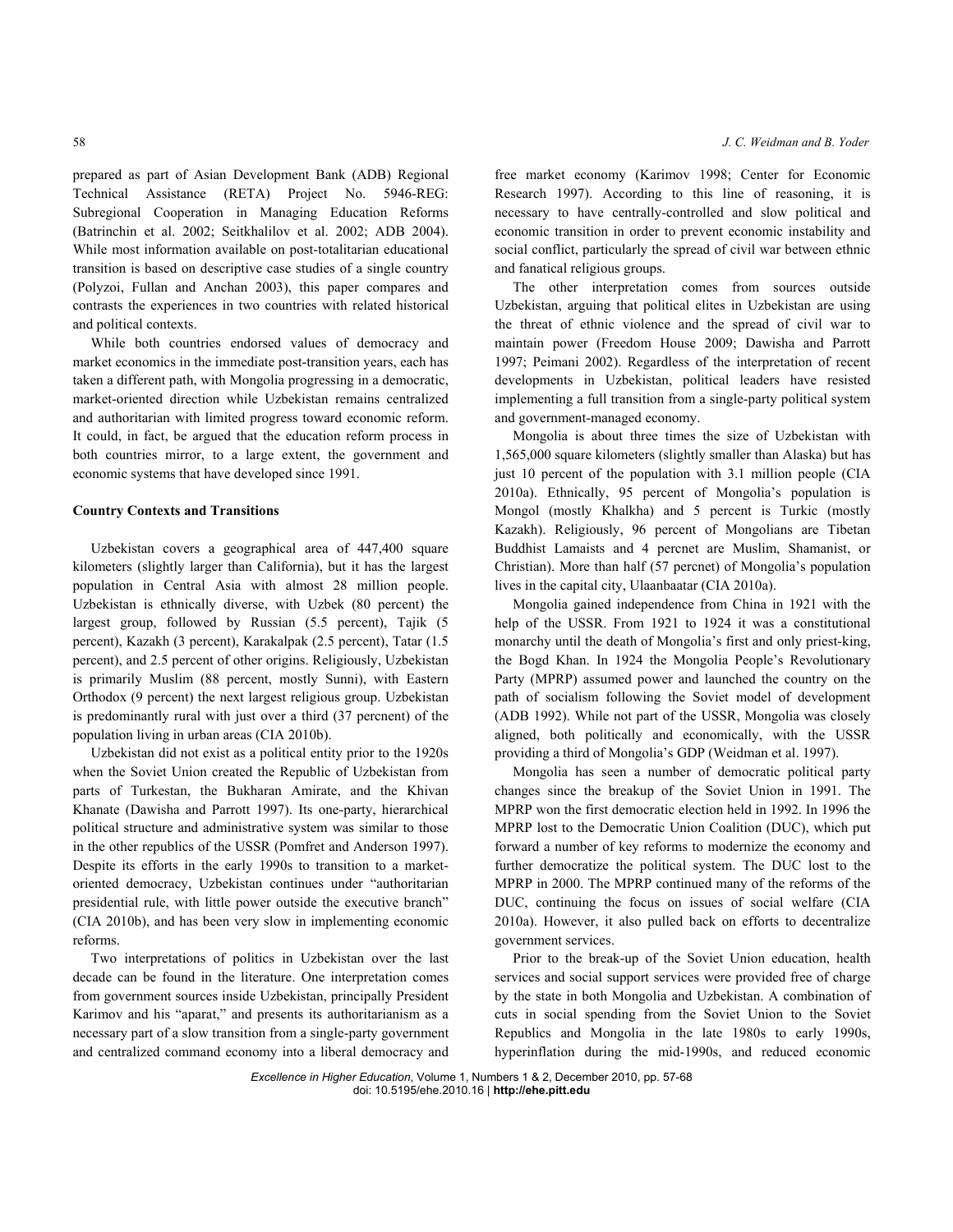output due to changes in economic structure greatly reduced the amount of money available for social spending. Following the break-up of the Soviet Union, states could not continue to finance all social services, and the quality and access to social services was reduced, especially for lower income families with young children and people living in rural areas (Weidman et al. 2003).

# **Education Policy Supporting Liberal Democracy and Market Economy**

 In both Mongolia and Uzbekistan, there was early, posttransition support for liberal democracy and economic market reforms within their countries that influenced education reform. For example, in Uzbekistan:

The principle factors driving the need for change in the education system are: the transition from a command to a market economy ensuring genuine economic independence of the Republic; redirection of the economy from production of manufactured goods; the development of a strong democratic state and civil society, eliminating social conflicts among citizens while developing their intellectual potential, a sense of pride in their country, respect for its cultural and high traditions and intellectual heritage; the promoting of education as a priority in national social policy; the development of the protection and improvement of the environment, and integration of the Republic into the international community. (Seitkhalilov et al. 2002, 2)

In effect, Mongolia seems to have taken a similar approach, though the outcomes have been quite different:

Just over a decade has passed since the market economy reform process started in Mongolia in 1990. By adopting a new Constitution in 1992, Mongolians have aspired to the objective of building a humane, civil and democratic society and have commenced reforms in politics, economy and society. The Mongolian economy was in an extremely difficult situation at the beginning of the 1990s when the Government initiated a process of economic liberalization with substantial backing from the international community. Since then, the country has become more open politically and economically and the legal foundation for a private sector led market economy has been established. (Batrinchin et al. 2002, 1)

Both countries claim to have made a political and economic transition from a single party government and command economy to a liberal democracy and market economy, much like many

outside observers from the West assumed would happen. Concurrent social and educational transitions have also occurred. In education, this is reflected in efforts to change from centralized control, teacher-centered instruction and planned manpower supply driven systems to more decentralized control, studentcentered instruction, and student and labor market demand driven systems (Weidman et al. 1977).

 Mongolia has, however, arguably been more successful in accomplishing these transitions. While starting at roughly the same pre-transition level of economic development in 1990 (2,271 per capita purchasing power parity (PPP) in constant 2005 international \$ for Mongolia versus 2,002 per capita PPP in constant 2005 international \$ for Uzbekistan), by 2008, Mongolia's per capita PPP in constant 2005 international \$ had grown to 3,286 while the comparable figure for Uzbekistan was just 2,455 (World Bank 2010). With respect to politics, Mongolia has had several changes in the ruling party since 1991 but, 20 years later, Uzbekistan still has the same President (Islam Karimov).

 Mongolia and Uzbekistan had very different processes of educational reform during the 1990s, though the processes of education reform mirror what is occurring in the political systems of each country. Mongolia has decentralized its educational system and has had more of a participatory approach to education reform; while Uzbekistan has remained strongly centralized had has had more of a top-down approach to education reform, as its political system has remained strongly authoritarian. Table 1 compares several key elements of policy reform in the two countries.

 Immediately after the fall of the Soviet Union in 1991, Mongolia's education reform process was centralized and topdown; but in 1995, a legislative framework was developed to introduce democratic mechanisms, decentralize administratively, and improve independent activity of local administrations and educational institutions. Due to these changes, the role of the Ministry of Education, Science and Culture shifted away from direct day-to-day decision-making related to education institutions to more of a policy and strategy-planning agency with the duties of providing leadership, coordination, monitoring and evaluation.

 The hierarchical structure of education administration in Mongolia has been flattened. The powers and rights of educational institutions were expanded to allow for more institutional innovation. Educational institutions have become more concerned with developing and formulating their own missions, goals and objectives. This has contributed to more bottom-up and participatory educational reforms in Mongolia (Batrinchin et al. 2002). In contrast, Uzbekistan's educational reform process has been very centralized. The principle vehicle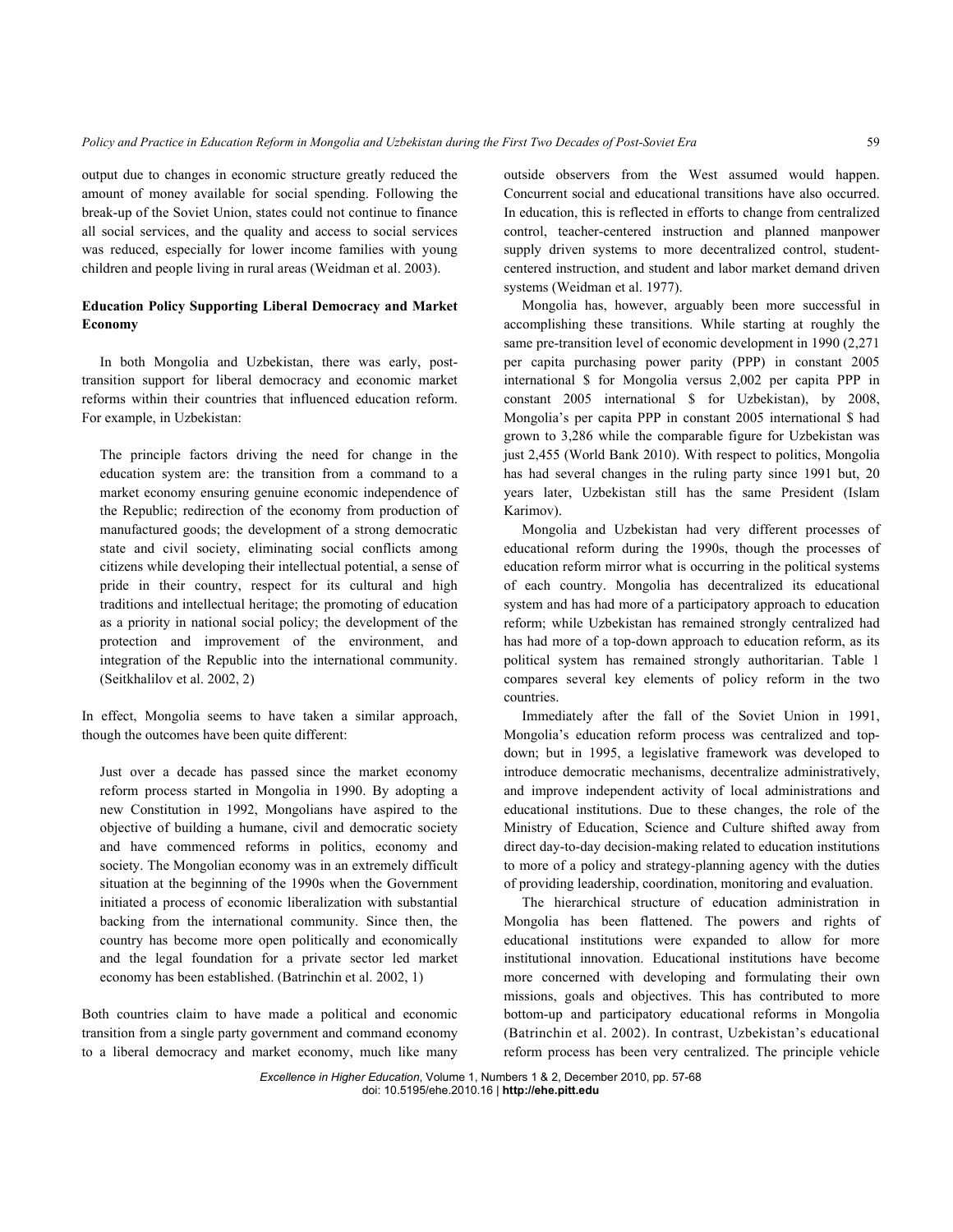60 *J. C. Weidman and B. Yoder*

**Table 1.** Comparison of Education Reform since 1991: Uzbekistan and Mongolia

| <b>Components of Reform</b>            | <b>Uzbekistan</b>                                                                                           | Mongolia                                                                                                                                                                                |
|----------------------------------------|-------------------------------------------------------------------------------------------------------------|-----------------------------------------------------------------------------------------------------------------------------------------------------------------------------------------|
| <b>Enabling Elements</b>               |                                                                                                             |                                                                                                                                                                                         |
| Legal Framework                        | <b>Constitution and Education Laws</b>                                                                      |                                                                                                                                                                                         |
| <b>Policy Framework</b>                | National Program on Personnel Training (1997)                                                               | <b>Education and Human Resource Development</b><br>Master Plan (1994);<br>National Programs on Pre-School Education<br>(1995) and Technical Education and Vocational<br>Training (1998) |
| <b>Implementation</b>                  |                                                                                                             |                                                                                                                                                                                         |
| Orientation                            | Orient education to national policy and development needs,<br>especially transition to a market economy     |                                                                                                                                                                                         |
| Content                                | Curriculum reform, publication of textbooks                                                                 |                                                                                                                                                                                         |
| <b>Type Script of Texts</b>            | Change from Cyrillic to Latin                                                                               | Initial change from Cyrillic to traditional<br>Mongolian script, then back to Cyrillic                                                                                                  |
| <b>Teacher Preparation</b>             | Pre-service and in-service training of teachers                                                             |                                                                                                                                                                                         |
| <b>Information Technology</b>          | Emphasized primary and secondary schools                                                                    | Emphasized higher education                                                                                                                                                             |
| Privatization                          | Virtually none as of 2001                                                                                   | More than 33 percent of higher education<br>students enrolled in private institutions                                                                                                   |
| Organizational Structure               | Increased decentralization                                                                                  |                                                                                                                                                                                         |
| <b>Years of School</b>                 | Increase from 11 to 12 year primary and<br>secondary: $9 + 3$ (specialized professional or<br>academic)     | Increase from 10 to 12 year primary and<br>secondary: $8 + 4$ (specialized or academic)                                                                                                 |
| Ministry Control of Higher Education   | Several higher education institutions under<br>direct non-education Ministry control                        | Only Military University not under Education<br>Ministry                                                                                                                                |
| Fees                                   | None in primary/secondary, limited in higher<br>education                                                   | None in primary/secondary, full fees in higher<br>education                                                                                                                             |
| Government Education Expenditure       | Reduced from 9 percent to less than 7 percent of<br>GDP                                                     | Reduced from 6 percent to 5 percent of GDP                                                                                                                                              |
| Fit of Training to Labor Market Demand | Poor due to limited data about emerging labor market;<br>lack of up-to-date training programs and equipment |                                                                                                                                                                                         |

for education reform has been the National Program of Personnel Training (NPPT), which was created in 1996 through decrees of the President and resolutions of the Cabinet of Ministers. The NPPT is a comprehensive plan of reform for all aspects of the Uzbekistan

### **Enabling Elements—Laws and Policy Documents**

 The structure of Uzbekistan's and Mongolia's enabling elements for education: laws and educational policies are similar. Both Mongolia and Uzbekistan passed laws on education in the early 1990s, which provided a broad legal framework for educational reform. Both Mongolia and Uzbekistan passed subsequent laws for education reform in more specific areas of education. Both counties implemented education reforms in stages. While Mongolia and Uzbekistan have a similar sequence to education laws and reforms, it is important to note that the substance of the laws and how they were developed were very different. Uzbekistan's education laws are primarily decrees from the president while Mongolia's education laws are largely based on a sector analysis of the state of education in Mongolia and master plan involving a broad range of stakeholders that was funded by the ADB in 1993 and 1994 (ADB 2004; Weidman 2001).

 Similar to Uzbekistan's political and economic reform processes, the creation of educational laws and the stages of reform have been very centralized. Uzbekistan's first Law on Education was passed in 1992 and formed the basis for the subsequent educational reform efforts, the NPPT in 1996. The basic goals the NPPT are: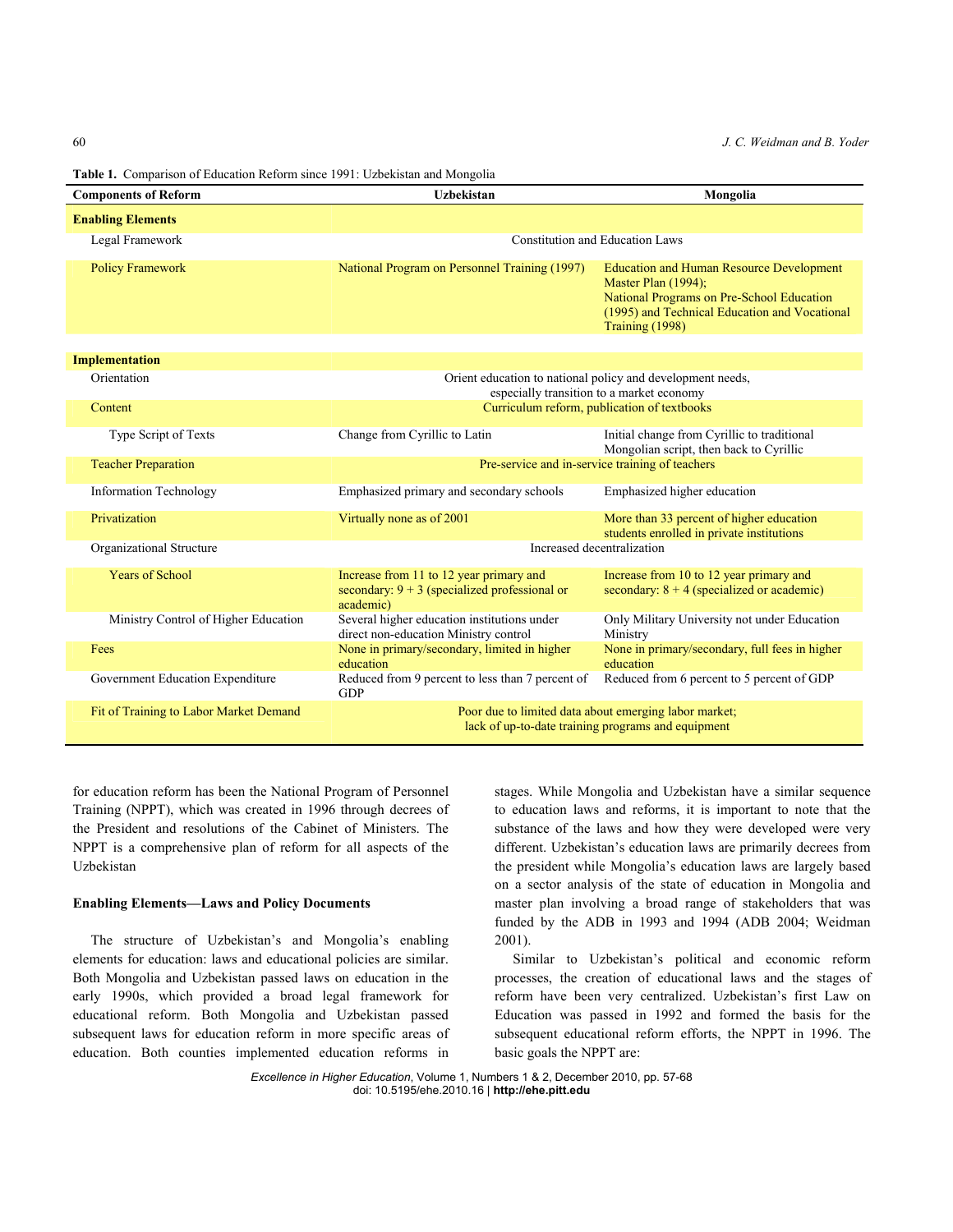to ensure that the education process responds to the personal interests, legislative needs and organizational, psychological and pedagogical conditions necessary for the formation of national culture; (b) to adapt the attitudes of society towards the choice of individuals to study in subsequent educational and professional programs; and (c) to help to develop today's citizens so that they are aware of their responsibilities to the state, society and their families. (Seitkhalilov et al. 2002, 7)

The NPPT formed the central vehicle for educational reforms, but all initiatives emanated from the president's office. No specific evidence is given in the country case study about which reforms were successful, though most are presumed to be progressing as expected.

 According to the document, the goals of the NPPT would be achieved through the following educational reforms:

- 1. A competitive environment for teachers and personnel training would be created through the development of an integrated educational scientific and productive system consisting of government and private schools.
- 2. Education contents would be updated to include contemporary scientific, technological and cultural advances; and tied to the political and economic conditions of the country.
- 3. Stronger links would be created between education and the development of democracy and civil society.
- 4. Teacher in-service training would be improved and increase the social status of teaching as a profession would be increased.
- 5. Licensing and accreditation standards for schools and standards for teacher training would be created.
- 6. Character education called "spiritual and moral learning" would be developed.
- 7. Funding for education would be diversified, including increasing foreign investment.
- 8. International cooperation in the field of personnel training would be developed.

 The NPPT was to be implemented in three stages. Stage One (1997-2001) was to create a legal, personnel, scientificmethodological and financial conditions for reforms while preserving pre-existing aspects of the educational system that were working well, although the country case study does not specify what aspects of the educational system was preserved. To use the language from the country case study, during this stage, Uzbekistan was to restructure the contents of continuous

education; develop and introduce new training and methodological complexes; prepare the necessary material, technical, methodological and personnel basis for secondary specialized vocational education; and develop and introduce a common rating system for the evaluation of education institution, and develop a system for monitoring the quality of personnel training.

 Stage Two (2001-2005) was to be a full-scale implementation of the NPPT, with adjustments to the educational system based on experience and changes in the labor market and socio-economic conditions. During this stage one year was added to basic education to make nine years of primary education and three years of secondary education where students are tracked into general secondary education, specialized education or vocational secondary education. Students also have the choice to drop out of school after Grade 9. Schools are supposed to have qualified teachers by this time. Also, educational activities are supposed to be strengthened by quality academic literature and good pedagogical techniques with the dissemination of quality academic literature though local and state information networks.

Stage Three (2005 and further on) involves continuous improvement and development of the educational system based on experience and changes in the economic and socio-economic conditions in the country. This stage includes the consolidation of resources and personnel to insure a supply of the most up-to-date methodological materials and information technologies. Also included in Stage Three are the development of national elite educational institutions and the development of computer networks within schools with access to the World Wide Web (Seitkhalilov et al. 2002).

 The development of education laws and reform in Uzbekistan has been very centralized and regulated. The government has not allowed civil society to develop (Dawisha and Parrott 1997), which could have played a role in the development of institutions outside the government that could contribute to more participatory education reforms.

 Uzbekistan's centralized and regulated process is in sharp contrast to Mongolia's more decentralized reforms. The first education law in Mongolia, the Mongolian Peoples Republic Education Law, was passed in 1991, prior to the passing of the constitution. This laid the legal foundation for the decentralization of education, the establishment of private educational institutions, and the creation of legal conditions to "demolish" the old educational structure (Batrinchin et al. 2002).

 Mongolia conducted a systematic study of the education sector in the early 1990s and based on the study developed a subsequent education master plan. This was done through the ADB Sector Review called the Mongolian Education and Human Resource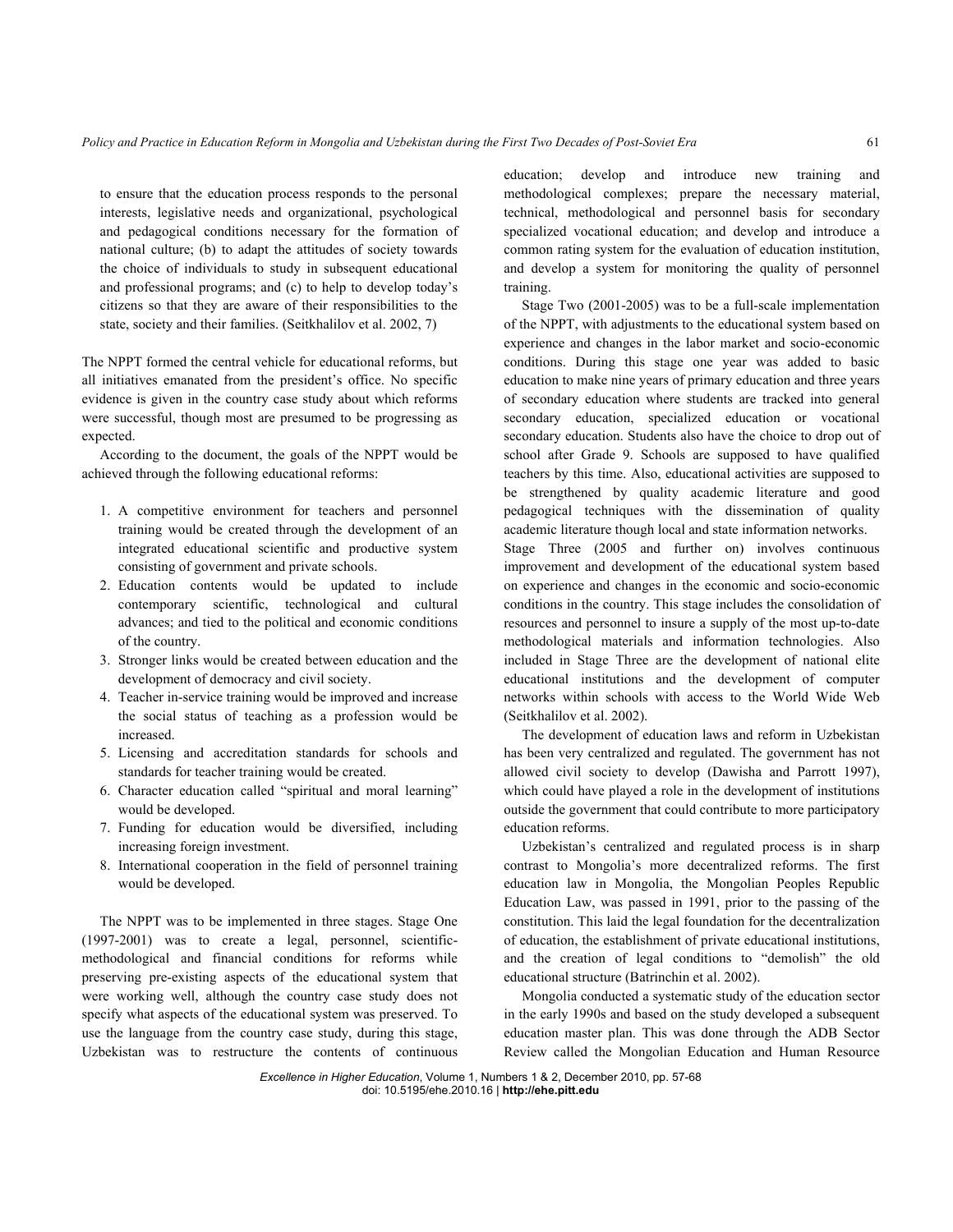Sector Review 1993, and a master plan for the education sector called Mongolia Education and Human Resource Master Plan 1994. The Sector Review 1993 described the educational system at that time and identified pressing concerns. The 1994 Master Plan was developed on the sector review and identified the following areas for immediate action: enhancement of basic and general education, reform higher education for development purposes, rationalize vocational education, provisions for learning opportunities for out-of-school youth, improve education management, and improve efficiency in the Ministry of Science and Education.

 Mongolia passed a series of laws in 1995, beginning with the Mongolian Government Education Policy that addressed ways for Mongolia to overcome their short-term crisis in education while maintaining development, and create a new educational system that would facilitate the growth of intellectual factors that would help develop transitioning Mongolia. The Education Law of 1995 reinforced educational decentralization; and legalized the rights of school boards to approve school charters, rules, regulations, structures, personnel and annual budgets. The Primary and Secondary Education Law reformulated the objectives of preschool, primary and secondary education and legalized standard requirements for educational content, forms of providers, duration, and organizational structure; and incorporated vocational and technical training into secondary education. The *Higher Education Law* legalized the credit planning system, so that students could plan their own course of studies; created an accreditation system in higher education; created degrees that conformed to international requirements (i.e., Bachelors, Masters, and Doctorate).

 Mongolia's educational reforms and phases of education reform are based on systematically gathered information on the state of education in Mongolia a few years after beginning the process of transition. Phase One (1991-1994) was implemented as the formulation of the educational reform agenda. This included the creation of a legal basis for educational reform in the form of Mongolian People's Republic Education Law, subsequently followed by the Sector Review 1993 the 1994 Master Plan which formed the basis for direction of educational reform in basic and general education in the mid-1990s.

 Phase Two (1995-2000) was to stabilize the educational reform process (education ahead of other sectors) and develop and adopt educational programs. The most important national programs for the structure of education in Mongolia included the National Program for Preschool Education, National Program for Non-formal Education, National Program for Technical Education and Vocational Training, and National Program for Mongolian Script. The National Program for Preschool Education was to

address the significantly reduced number of day nursery kindergartens in the countryside because of lack of funds due to financial decentralization of funding for education in the early 1990s. The program was aimed at developing a pre-school education structure appropriate for both nomadic and sedentary populations and at strengthening the skills of pre-school educators to meet modern requirements.

 The National Program for Non-formal Education was meant to provide education to the population outside of formal schooling through the establishment of non-formal education centers throughout the country. The main objectives were to improve the literacy rate, up grade the level of education of this population, provide professional and labor related training, and assist people to acquire the skills and attitudes necessary for self-study.

During the early 1990s, technical and vocational education declined due to lack of employment opportunities. The National Program for Technical Education and Vocational Training and National was to restructure and improve the management and organizational structure of technical education and vocational training (TEVT), renovate and re-equip training facilities, development multifarious and flexible curricula, and improve access to TEVT. The Program for Mongolian Script was approved in 1995 during a wave of nationalism to re-introduce traditional Mongolian Script in schools.

 Phase Three (2000-2005) is based on a review of plans for development in education and human resources in early 1999. Altogether, 23 strategies were documented in a report in which priorities of strategies were proposed as well as estimated costs of implementation. Information from the 1993 sector review was updated to develop strategies from management, pre-school education, primary and secondary education, technical education, higher education and non-formal and distance education (Batrinchin et al. 2002).

 The central purpose of secondary school in Mongolia is to develop individuals' scientific and technical knowledge in line with their individual interests and to teach students job skills needed in the local community. The need for technical education and vocational training (TEVT) declined in the early 1990s. As a result, TEVT has been revised to meet the needs to newly developing privatized small and medium sized enterprises (Batrinchin et al. 2002). A recent initiative funded by the American Millennium Challenge Corporation is focusing on improving the vocational and technical education system.

 Uzbekistan added three years of compulsory specialized, vocational education (SSVE). After graduating from General Secondary Education (GSE), Grades 1-9, students may go into an academic lyceum or professional college. Academic lyceums are oriented to subject matter in the disciplines, while professional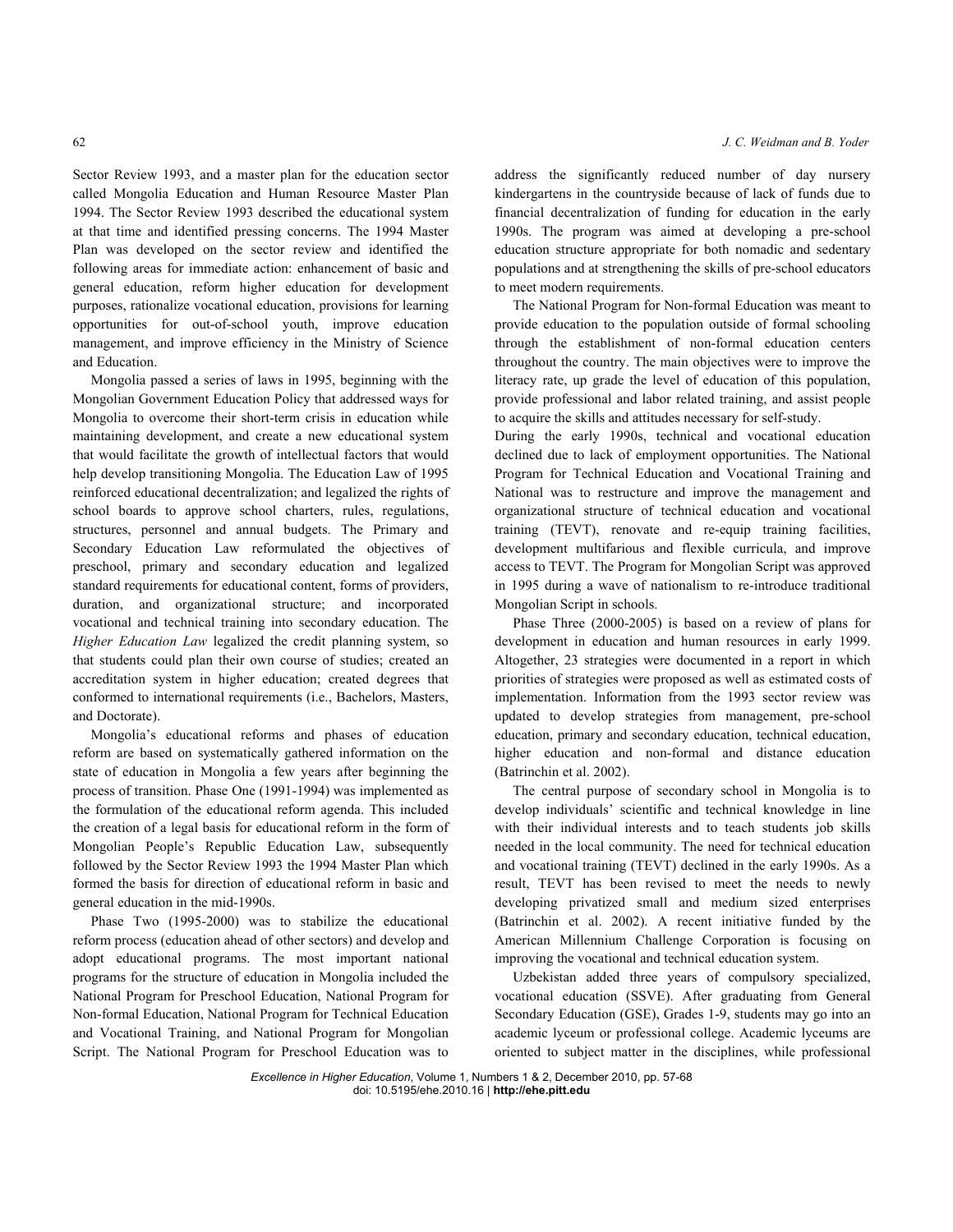colleges provide vocational and technical education. Uzbekistan's plan to build and refurbish existing institutions by the year 2005 into a network of 1,611 professional colleges and 181 academic lyceums has not been accomplished by 2010.

 The aim of SSVE is to develop individuals who are capable of adapting quickly to technological innovations, and the market economy; and are loyal to the principles of democratic and national independence. Graduates of SSVE are awarded a diploma, which indicates their academic specialization (if graduating from a lyceum) or their professional specialization (if graduating from a professional college). Graduates may go to the next stage of education, or may start employment immediately in their area of specialization.

## **Higher Education**

 Mongolia decentralized higher education and reduced budget allocations to higher education beginning in 1993. Institutions of higher education have begun charging fees. Many universities have begun to offer programs in languages, mathematics, humanities, business, accounting and law. Mongolia has implemented a credit system in higher education, so students have more flexibility in choosing their own course of study and can change majors while in university, but this reform seems to have only changed classes to multiple credits and the same inflexible structure for higher education seems to remain.

 Mongolia has allowed privately owned institutions of higher education to develop. In 2000, 78 percent of the 172 higher education institutions were privately owned, enrolling 33 percent of the student population. The quality of some private and public institutions remains low, but the country case study points out, these institutions accommodate a certain portion of the population who otherwise could have been left without future training and definitely without a job. The government intends to secure the quality of education in the future through licensing (Batrinchin et al. 2002).

 In Uzbekistan, the Ministry of Higher and Secondary Specialized Education (MHSSE) has several levels of control (i.e., methodology, licensing, retraining personnel) over all institutions of higher education, but accountability is dual and even triple. Like the Soviet era, institutions of higher education can be accountable to more than one ministry or state committee. In total, colleges and universities are accountable to more than 20 different ministries and state committees. This arrangement encourages duplication of function and effort and limits the capacity of the MHSSE to manage the system strategically (Seitkhalilov et al. 2002).

## **Teacher Training**

 The primary purpose for teacher training reform for kindergarten, elementary and secondary school teachers in Mongolia is to provide competent lecturers and teachers, and most importantly, to implement the new national curriculum. To reach these teacher training objectives, Mongolia will need to reform the legislative, economic, organizational and managerial structures of teacher training and retraining with international donor money. Reform of teacher training content and methodology began in 2002, and as a result teachers and school managers are starting to show more initiative and willingness to implement education content and standards effectively and have become active in curriculum, textbook and training manual development.

 The Mongolian government has decentralized in-service teacher training through the use of vouchers. Teachers are provided with vouchers so they can choose from among various programs offered by different local and central training providers. As of 2002, the voucher program and coordination of the training programs was being administered by the local Education and Culture Center, but future plans are to give administrative responsibility to the schools. The voucher in-service teacher training reform is meant to allow schools to be able to choose the type of teacher training that best fits their needs (Batrinchin et al. 2002).

 Improving the quality of teachers in professional colleges and academic lyceums was also emphasized in Uzbekistan, partly through training and partly through incentives. In 2000, the Cabinet of Ministers raised teacher salaries in professional colleges and academic lyceums by an average of 40 percent to motivate existing teachers and to attract new teachers with higher qualifications. In 1999, Higher Education Institutions began training technical and pedagogical staff for professional colleges and academic lyceums in 89 fields of Bachelors degree studies. 9,000 students are enrolled annually. A total of 38 specialized centers for professional development have been established in all parts of the country and 14,900 teachers had training in these centers from 1999 to 2002. The Ustoz Foundation was established in the capital of Uzbekistan, Tashkent, where over 2,100 teachers underwent retraining in 1999-2000. Also through the Ustoz Foundation, 400 teachers were sent for training overseas in Canada, France, Germany, South Korea, the United Kingdom, and the United States (Seitkhalilov et al. 2002).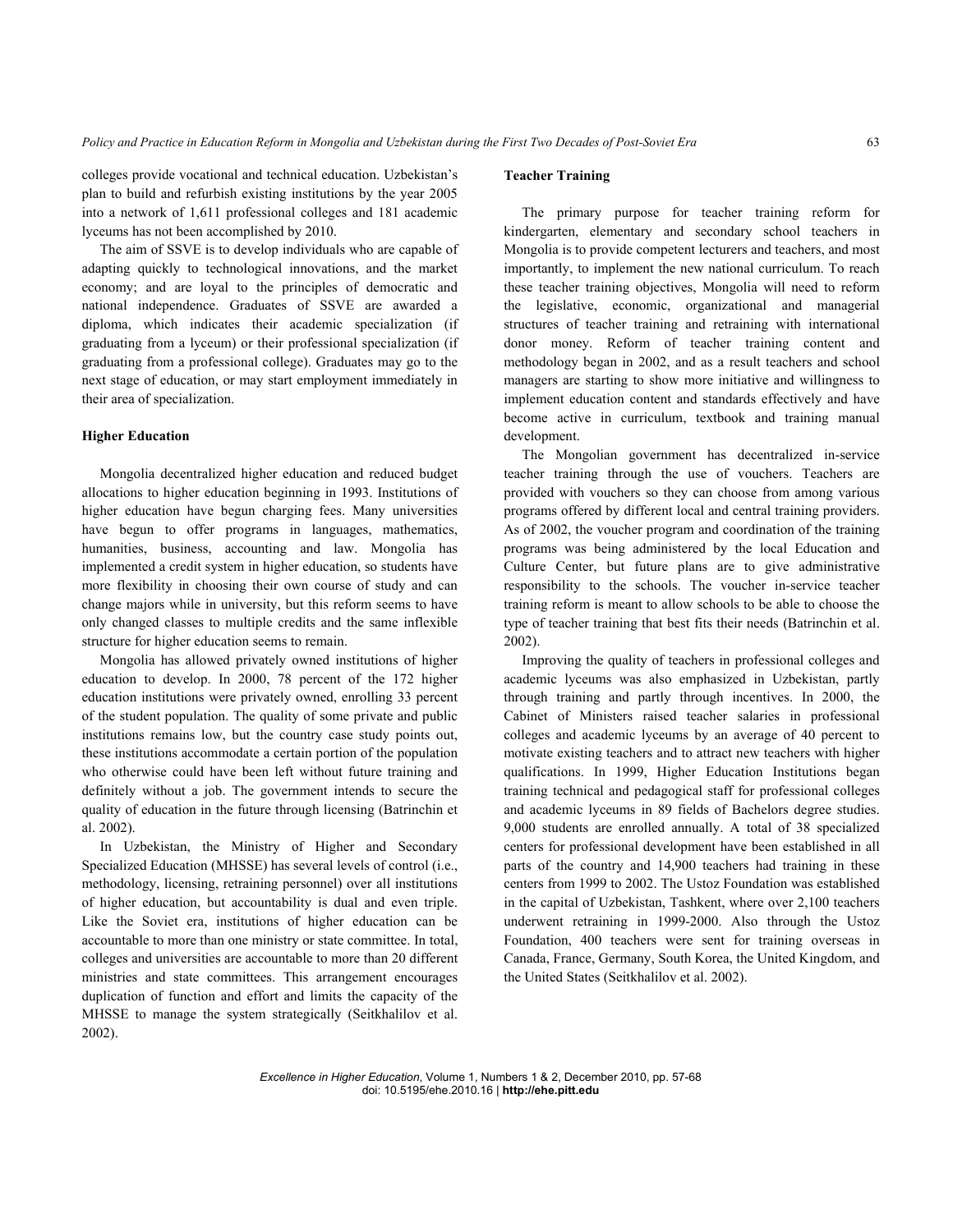#### **School Curriculum Reforms**

 A key element in Mongolian curriculum reform was an effort to create conditions that were favorable for independent learning. The emphasis was on making primary, secondary and higher education curricula consistent with international standards, though no explanation was given for which international standards were referenced. Curriculum remained, however, centralized at the national level (Batrinchin et al. 2002).

 Uzbekistan has continued to centralize curriculum at all levels of the education system. In 1999 the Cabinet of Ministers approved the state education standards (SES) for general secondary education in Grades 1-9. The SES for general secondary education incorporates a modern basic study plan, education standards for 23 subjects, standard curricula and training programs. The standards are in compliance with Uzbekistan's main education policy framework known as the National Program of Personnel Training (NPPT). To disseminate information about the SES, all educational institutions have been provided with documents explaining the new regulations, procedures and state standards.

 In 2000 the Cabinet of Ministers approved state standards for secondary specialized vocational education, which standardized the educational content across secondary specialized vocational schools and the standardization of 20 general subjects. Also included in this reform effort was the testing of 211 curricula, over 3000 training programs in special subjects in 58 professional colleges and 4 specializations in academic lyceums (Seitkhalilov et al. 2002).

## **Reforms to the Structure of Education**

 Both Uzbekistan and Mongolia made changes to the structure to their education system in the number of years for different levels of education. Uzbekistan, which was heavily influenced by the Soviet Model of education, promulgated a law in 1998 to change its structure from a  $4+5+2$  system to a  $4+5+3$  system (Seitkhalilov et al. 2002). While Uzbekistan now has a policy promulgating 12 years of compulsory education, as of 2010, it has not been implemented. Secondary Specialized and Vocational Technical education, remnants of the Soviet Model were phased out in 1998 and replaced with three years of Academic Lyceum and Professional College. The Uzbekistan government expected ten percent of all students graduating from Grade 9 to go into the more academic oriented Academic Lyceum, and 90 percent of all students graduating from Grade 9 to go into the more technically and vocationally oriented Professional Colleges (ADB 2004).

#### 64 *J. C. Weidman and B. Yoder*

 The Mongolia education system was also modified in structure and two years added by lowering the age at which children start school from 8 to 7 in 2005 and to 6 in 2010. Hence, rather than adding to the end of secondary school, basic education was expanded by adding two years at the beginning of primary school. Both Mongolia and Uzbekistan have remained financially committed to education throughout the 1990s. Spending on education as a percentage of GDP declined in Uzbekistan from 9 percent to 7 percent from 1990 to 1995, while education increased from 20 percent to 23 percent of total government expenditures (World Bank, 2010). In the same period, Mongolian education decreased from 18 percent to 17 percent of total government expenditures (World Bank, 2010). No public spending data are available since 2000 for Uzbekistan. In Mongolia, education expenditures were 5 percent of GDP in 2005 (World Bank, 2010). The drops in spending on public education as a percent of GDP in both countries can attributed to the dramatic drop in funding from the Soviet Union, hyper-inflation during the mid-1990s, and decreases in economic output related to restructuring of the economy.

 Enrollment rates in primary and secondary education decreased in both Mongolia and Uzbekistan during the first part of the 1990s, but stabilized by 2000 and rose to virtually 100 percent in primary education. Progression to secondary school continues to be very strong in both countries at more than 95 percent (World Bank, 2010). The major difference between the two countries is at the tertiary level where, by 2008, there was a 58 percent gross enrollment rate for females and a 37 percent gross enrollment rate for males in Mongolia. In Uzbekistan, the gross enrollment rates in tertiary education for 2008 were just 8 percent for females and 12 percent for males (World Bank, 2010). In keeping with their different patterns of economic development, permitting private sector expansion expanded higher education opportunities in Mongolia. In Uzbekistan, there was very limited and controlled private sector expansion along with slow growth of government resources that could be invested in higher education (ADB 2004).

## **Education Management and Monitoring of Policy Implementation**

 The Uzbekistan system of education management has remained largely centralized and largely intact. The pre-existing management structure includes at the central government level: the Republican Commission, the Cabinet of Ministers, the Ministry of Public Education, the Ministry of Higher and Secondary Specialized Education, the Center for Secondary Specialized and Vocational Education. At the regional level the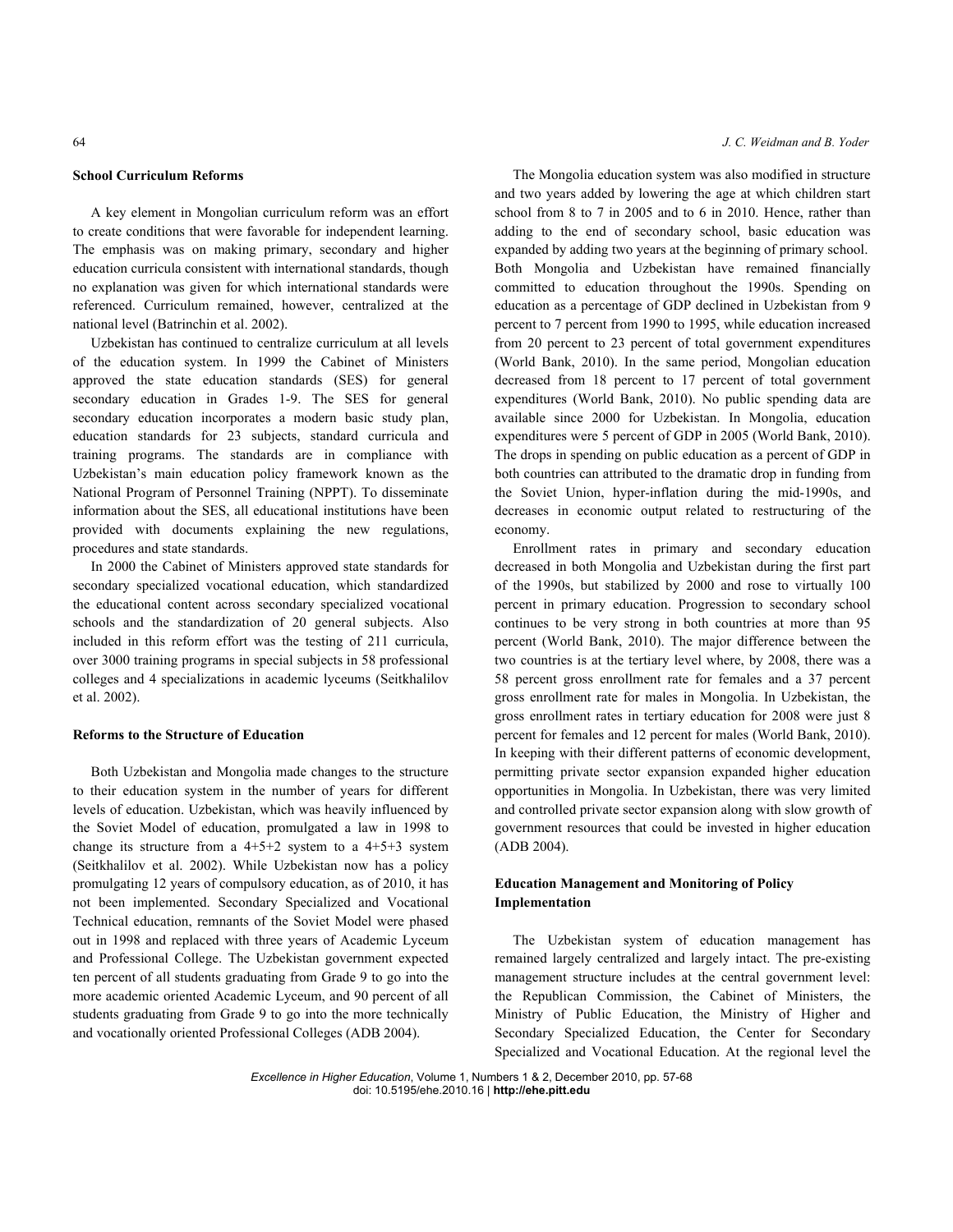educational management structure includes: Local State Administration Bodies (*khokimiyats*), Regional Departments for Secondary Specialized and Vocational Education, and Regional Public Education Management Bodies. At the institutional level the education management structure includes ministries and offices, which have educational institutions.

 The only change to the education management structure is the addition of the Trustee and Supervisory Bodies at the bottom of the hierarchy. Trustee and Supervisory Bodies consist of representatives of founder organizations, local authorities, businesses, public organizations, foundation and sponsors has been added to the pre-existing management structure. The function of the Trustee and Supervisory Bodies is to provide support to educational institutions at the local level (Seitkhalilov et al. 2002).

 The Mongolian Parliament monitors the implementation of new education laws and policies, the Government is in charge of implementation, and the Ministry of Education, Culture and Science (MECS) is responsible for the implementation of national polices, programs, and educational standards. In local areas, national polices are implemented through local governors of *aimags* (provinces)*, soums* (towns)*,* and city districts. The coordination and implementation of education law is done by the governors (Batrinchin et al. 2002).

## **Information Flows**

 In Uzbekistan, collection of educational statistics is divided into three large blocks: statistical information, information on implementation of government assignments, and special purpose data. Provisions in the Law on State Statistical Information requires that reliable and comprehensive information be submitted from enterprises and institutions to the appropriate authority by set dates. Education statistics includes the number of pupils by level of education, type of training, educational materials used, and technical and human resources.

 Statistics are collected on more than 20 forms that are filled out by the educational institutions, and passed to the appropriate next level ministry which develop master files for the State Statistical Department of the Ministry of Macroeconomics and Statistics. Information in Uzbekistan seems to flow well from the bottom-up, but not as well top-down (Seitkhalilov et al. 2002). The central government acquires statistical information about education in Uzbekistan, but this information tends not to be shared outside of the certain departments in the government.

 The Mongolian Ministry of Education, Culture and Science (MECS) collects statistics from 16 different standard forms sent on diskette or by email twice a year. The complete cycle of

collection, summarizing, revisions, analysis and adjustment takes 1-2 months. Information flows remain from bottom-up. Information is gathered at the local level by Education and Culture Centers (ECC), which are the basic local education management information system (EMIS) units and one of their primary functions is ensuring coordination between local government and national administrative organizations. Information is gathered from the local education institutions by the ECC, which then summaries the information and sends in the MECS. Information is used in education policy making, but reliability of information is still sometimes in question, making it difficult to asses with great accuracy the impact of previous education policies. Information is not just made available to decision makers, but also to students, teachers and parents in the form of published reports on education. Unsummarized statistics are rarely made available to persons outside the MECS (Batrinchin et al. 2002).

## **Monitoring of Education Policy**

 The NPPT in Uzbekistan gave responsibility and authority for monitoring and evaluating the education reforms to the Republic Commission, the top of the hierarchy of education management. Two working groups, the Main Working Group (MWG) and the Territorial Working Groups Monitoring (TWGM), are the organizational structure for monitoring educational reforms. The TWGMs are to collect timely information on education reform, submit regular reports to the MWG, carry out surveys and expert appraisals on the education reforms implemented in the different regions of the county, and develop analytical reports as assigned by the MWG to meet the needs of the Cabinet of Ministers. The MWG operates under the Cabinet of Ministers and is to improve monitoring studies and carry out expert appraisal of government assignments on NPPT implementation (Seitkhalilov et al. 2002).

 The Ministry of Education, Culture and Science (MECS) in Mongolia set up a new Monitoring and Evaluation Department in 1997. The department is to monitor the implementation of government laws, policies and objectives; and enforce the rules and regulations within the education sector by assessing the evaluating outputs of implementation. The department monitors education through a set of internationally accepted indicators, although the documents do not mention or explain the indictors.

 With education decentralization, monitoring and evaluation functions were transferred to the local level. However, lack of capacity at the local level made the decentralization of monitoring and evaluation problematic. In order to improve capacity at the local level, the Economic, Monitoring and Evaluation Department of MECS conducted training focusing on the quality and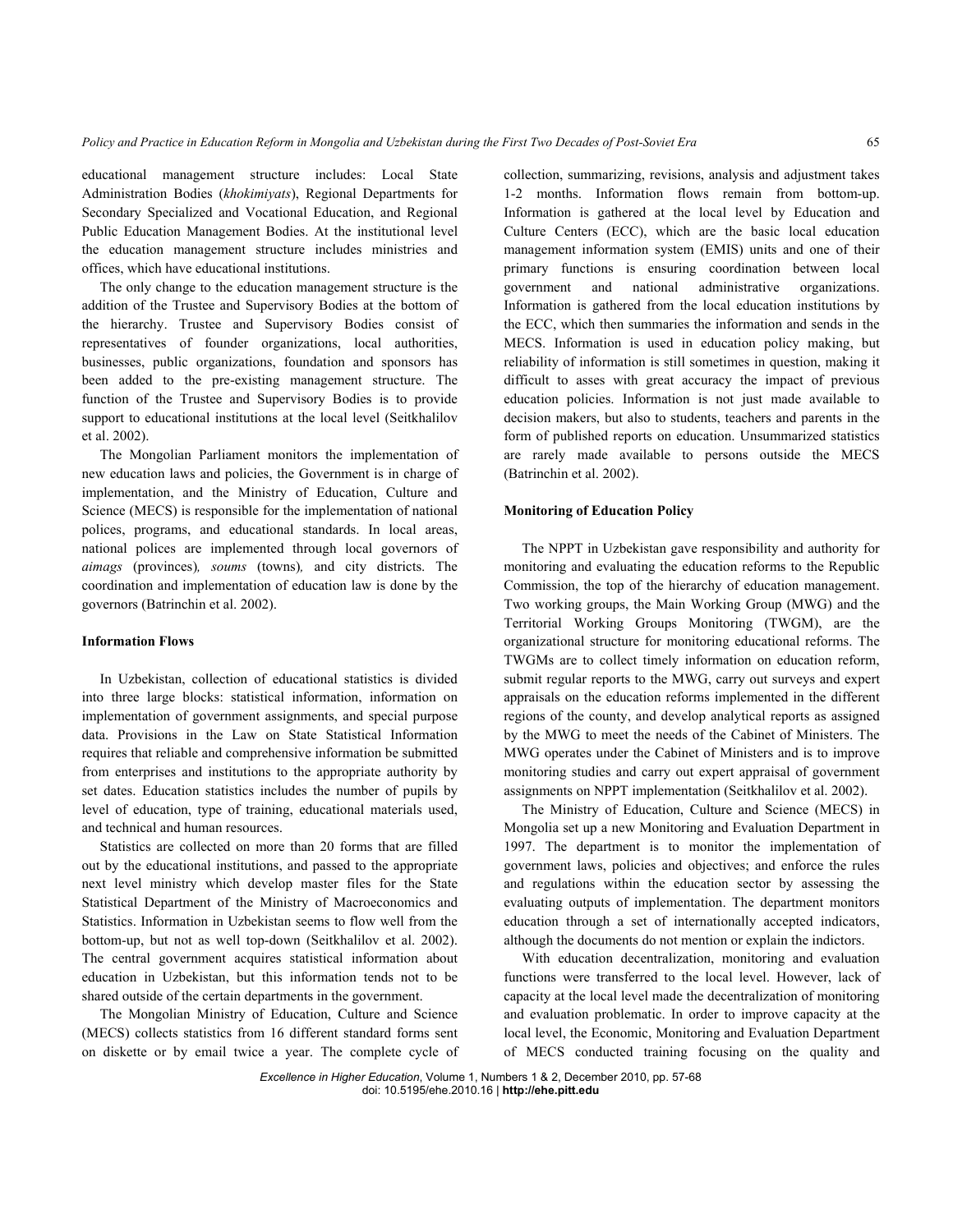development of assessment tools for primary and secondary education compatible with international practices (Batrinchin et al. 2002).

#### **Education Financing**

 Financing for education and for teaching materials and equipment is a stated priory for Uzbekistan. Basic principles for developing new financial and economic mechanisms are laid out in the NPPT, but they seem not to have been implemented. Multichannel financing of personnel training and the development of private institutions are envisioned in the NPPT, but have not been implemented (Seitkhalilov et al. 2002).

 Increased migration from rural areas to urban areas in Mongolia has caused some urban schools to be filled over capacity, while some rural schools suffer from shortages of students. This is a principle consideration when funding schools and Mongolia has begun funding based on students rather than capacity. The country case study states that the distance between the school and the central urban areas has become the main criterion for budget allocation rather than the capacity of the individual school. This change in financing mechanism encourages schools to increase enrolment to meet their full capacity, decrease dropout rates and increase interest in the effort in non-formal education services (Batrinchin et al. 2002).

#### **Education and Employment Linkages**

 In both countries, the match between education and the market is poor due to limited data about emerging labor market and lack of up-to-date training programs, including a lack of fit between educated specialists and the demand from different economic sectors. In Uzbekistan in 1999, 73 percent of all tracked vocational education graduates were employed, but only 60 percent of those employed made use of their specialized training (Seitkhalilov et al. 2002). In both countries, it is increasingly important to develop the capacity for collecting accurate regional data on labor market demand for individuals over the next 5-10 years and to regularly monitor the labor market in order to develop more effective and productive training.

 In both countries, there continue to be poor linkages between tertiary education and the labor market. Too many students are studying business, accounting, finance, law, computing and foreign languages and are not finding jobs in their area of study after graduation while employers in other areas of the economy go begging for applicants.

#### **A Sector-Wide Framework for Education Reform**

 Education reform is a complex process, with many agencies and individuals involved. To illustrate this complexity, Figure 1 (Weidman 2001) provides a general framework based on a comprehensive, sector-wide conception of education reform. The dotted lines around the intersecting ellipses are intended show flexible rather than fixed boundaries between agencies and individuals in order to reflect interactive processes and variations in influence. In the center of the figure is Ministries of Education, generally the lead government agency in both planning and development of educational reform initiatives.

 The left and right parts of Figure 1 represent the major actors in the educational reform process, both external funders (donor agencies) and participants (country stakeholders). Donor agencies (including development banks and country governments) work with relevant ministry officials in setting priorities for funding, often including officials in related ministries (e.g., Finance, Labor, Social Welfare, etc.) along with representatives of the executive branch of government in negotiations for grants and loans. In most types of funding (e.g., grants, loans, etc.), donors tend to expect some type of contribution from the receiving government such as office space, supplies, transport, local counterparts, etc.



**Figure 1.** Framework for Educational Reform in Developing Countries

*Source:* Weidman (2001).

 The top and bottom parts of Figure 1 show the two primary groups of experts who provide technical inputs to reform initiatives, including preparation and submission of reports to the government and donor agencies. Both international and local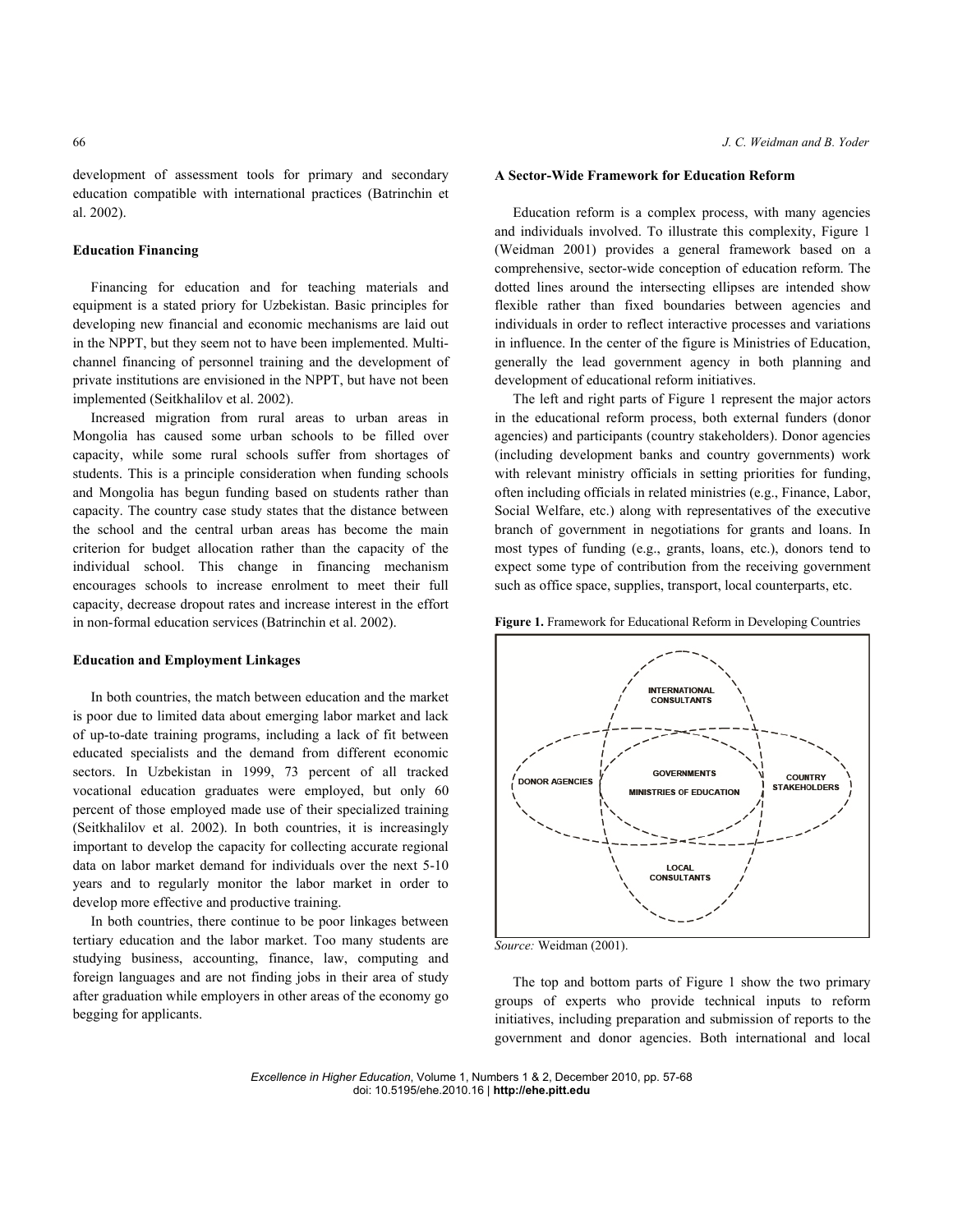consultants are chosen on the basis of the fit between their expertise and the qualifications required for a particular reform. Selection may be done either through direct recruitment of specific individuals or through offering of tenders by the government and/or the donor agency. Local consultants are generally citizens of the host country, selected for their specific expertise as it relates to reform requirements and knowledge of the national educational system.

 When international consultants are not conversant in the language(s) of the host country, local consultants often assist with interpretation at meetings and of necessary government documents (though translation of longer documents, regulations, etc. is preferably done on a contract basis). It is also important for project consultants to have ministry counterparts who are at least partially released from their normal duties to provide assistance with the identification of documents and data required for various reform initiatives. There are often periodic meetings among the key actors in policy development and reform development, sometimes including organizing a national conference to discuss preliminary recommendations (Weidman 2001).

## **Discussion**

 Based on the comparisons of educational reforms in Mongolia and Uzbekistan discussed in these recent ADB case studies of education reform (Seitkhalilov et al. 2002; Batrinchin et al. 2002; ADB 2004) as well as the general framework shown in Figure 1, a few observations can be made. Although both countries state their commitment to transitioning from a single-party and commandeconomy to a liberal democracy and a free-market, with education playing a role in each country's transition, Mongolia has made such reforms while Uzbekistan remains a single-party state with strong economic controls. Perhaps a good name for this might be the "chameleon effect," where countries borrowing money from a particular funding organization frame their reforms in terms of the ideas about society from the funding organization, even when they don't actually reflect the reforms or what is actually occurring within the country. It would be interesting to see if the chameleon effect found in these case studies on education in Mongolia and Uzbekistan could be generalized to more countries though a systematic comparison of case studies from more countries in the region (Weidman et al. 2003).

 A second observation that can be made is that the education reform process within each country mirrors the political situation of each country. As pointed out by Marc Cohn (2002), a Senior Education Specialist for the ADB, the differences in how education is reformed is indicative of how each country views society and the role education plays in a period of rapid transition.

Mongolia, with a few peaceful political transitions through national elections since 1991, has had a more transparent, participatory and decentralized educational reform process. Mongolia has involved major non-governmental as well as local community stakeholders and been transparent in its use of sector analysis and master planning in the educational reform process (Weidman 2001). Education reform was decentralized through the devolution of authority in some areas of education to the local and institutional level. Finally, Mongolia distanced itself from Russia and aligned itself with the West in seeking to attract donor support for education reform, successfully obtaining funds from both bilateral (US, Germany, Canada, Japan, Korea) and multi-lateral (EU, World Bank, ADB) sources (Weidman 2001).

 After the fall of the Soviet Union, political elites seized power in Uzbekistan and have not made many political or economic reforms (Freedom House 2009). The president elected in the immediate post-transition period is still in office 20 years later. Uzbekistan's educational reforms have been centralized, autocratic and lack transparency. Few outside the executive aparat (primarily the president, the Cabinet of Ministers, and a few trusted advisers) of the government have been involved in the decisions about educational reforms. The educational structures remain highly hierarchical, with policy reform being developed by the president and Cabinet of Ministers and implemented in a topdown manner. The education policy process lacks transparency, with very limited involvement of key stakeholders. There is no independent judiciary and civil society barely exists (Freedom House 2009). Recent political alignments have shifted away from the United States (which has a military base there) to Russia as tensions mount on its borders with Afghanistan and Kyrgyzstan.

 Thus, despite similar political, economic, and educational foundations prior to transition, Uzbekistan and Mongolia have taken very different paths to educational reform. It remains to be seen what the long-term results will be in each country, both decidedly "works in progress."

#### **References**

- Asian Development Bank (ADB). 2004. *Education Reforms in Countries in Transition: Policies and Processes. Six Country Case Studies Commissioned by the Asian Development Bank in Azerbaijan, Kazakhstan, Kyrgyz Republic, Mongolia, Tajikistan, and Uzbekistan*. Manila, Philippines: ADB. Available online at: http://www.adb.org.
- ADB. 1992. *Mongolia: A Centrally Planned Economy in Transition*. New York: Oxford University Press.